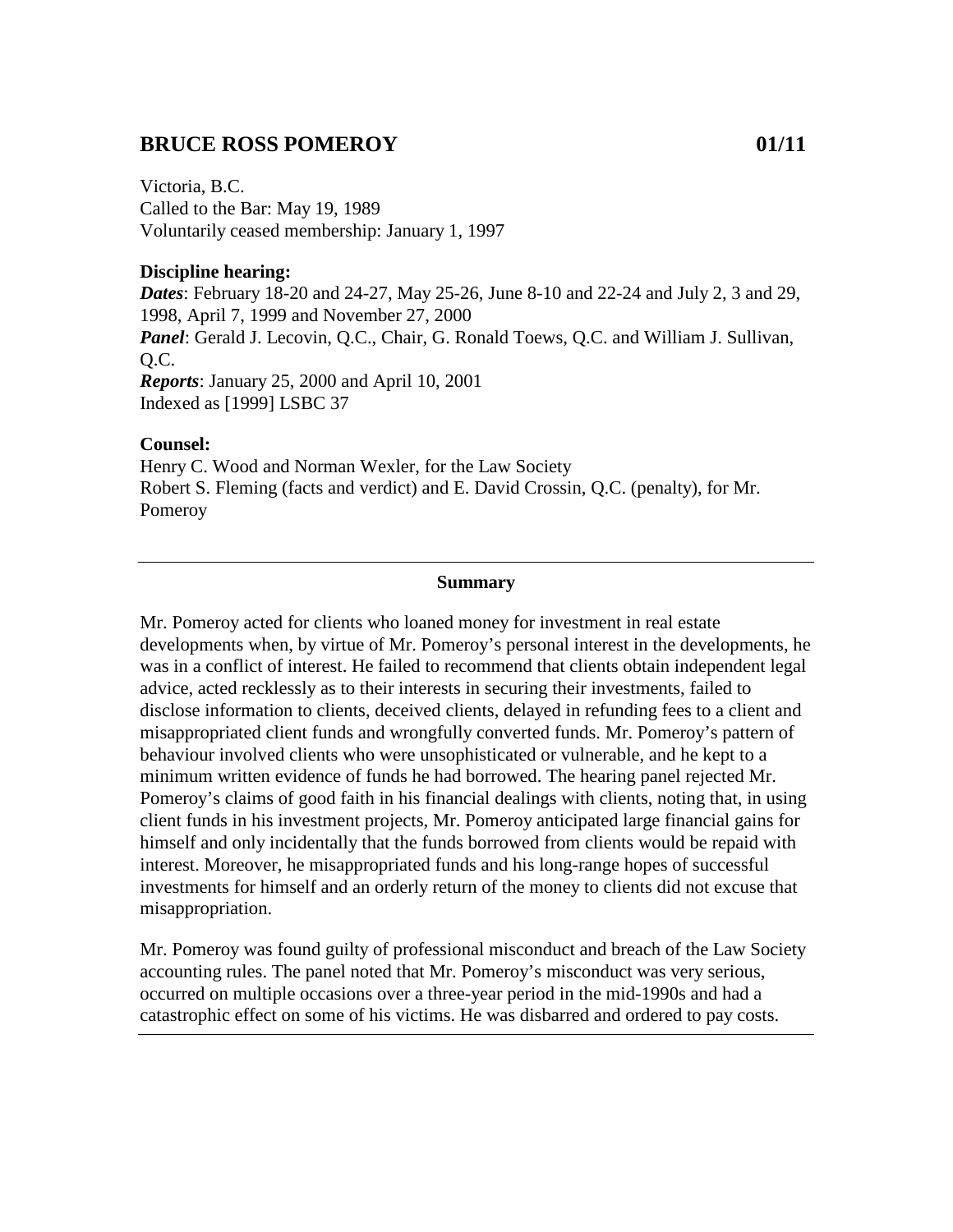# **Facts**

Mr. Pomeroy agreed to assist Mr. and Mrs. P with the financing in a redevelopment of a shopping centre at a time when the project was in the early stages of foreclosure. Mrs. P had previously been a client of Mr. Pomeroy.

In 1994 Mr. Pomeroy assisted another client, Mr. F, with development of tracts of land in B.C. and Alberta. Both developments were heavily mortgaged and Mr. F was having difficulty obtaining financing. Although Mr. Pomeroy initially worked as a lawyer, over time he became more involved in the developments until he became project manager for the B.C. project in April, 1994 and for the Alberta project in September, 1994. He found this role more exciting than the practice of law and offered more potential for financial reward as he expected to be paid a percentage of lot sales.

Because of the time he was spending on the projects of Mr. P and Mr. F, Mr. Pomeroy's law practice suffered. He was not producing enough income, suffered cash shortages, serviced a heavy personal debt and spent heavily to assist friends and relatives.

## **Conflicts of interest, deception, misappropriation and other misconduct and wrongful conversion**

#### *Mrs. M*

In 1993 Mr. Pomeroy acted in a matrimonial proceeding for Mrs. M, an unsophisticated client. He subsequently persuaded her to invest money in the company owned by Mr. and Mrs. P. Mr. Pomeroy did so in a conflict of interest since he had a personal financial interest in the borrowers and was negotiating to become a partner in their development project. He did not recommend that Mrs. M obtain independent legal advice.

In July, 1993 Mrs. M advanced \$146,000 as a loan to be secured by a 12% second mortgage against property owned by Mr. and Mrs. P's company. The first mortgage was in foreclosure and the property was threatened by sale because of property tax arrears. Mr. Pomeroy acted recklessly with respect to the interests of Mrs. M in obtaining security for her loan. The mortgage was eventually paid out in August, 1995, but six months prior to that Mrs. M received no payments and in the six months before that the payments were made by Mr. Pomeroy personally.

Mr. Pomeroy subsequently convinced Mrs. M to again lend money to Mr. F, secured by a second mortgage for a higher interest rate than she would receive at a bank. Mr. Pomeroy disclosed that the loan was for a development project in Alberta, but not that the loan was to another client. She loaned \$160,000 on the security of a mortgage from a company owned by Mr. F. Unknown to Mrs. M and others in the transaction, the company did not own the Alberta property, so there was in fact no security. Mr. Pomeroy was negligent in the preparation of this mortgage. Mr. Pomeroy paid out the loan proceeds as follows: \$90,000 for Mr. F's Alberta development, \$40,000 for the B.C. development and \$30,000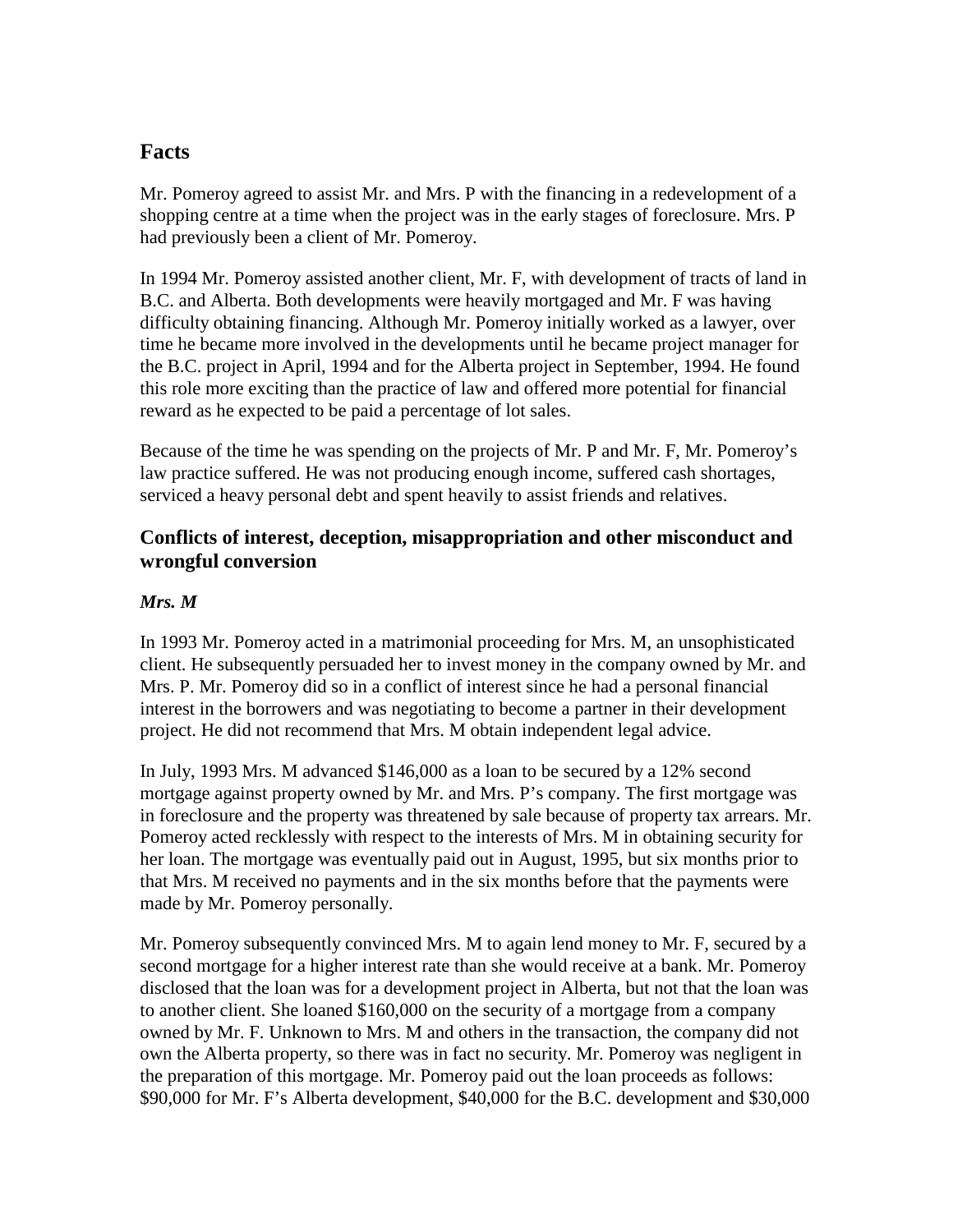to Mr. Pomeroy directly as an "operating loan." Mr. Pomeroy deceived Mrs. M by telling her that the \$30,000 would be held by him for her in trust to ensure she received her monthly interest payments. In fact, this was untrue and Mr. Pomeroy used the money for his own purposes.

In 1995 Mr. Pomeroy convinced Mrs. M to lend Mr. F a further \$20,000, which was repaid. In 1996 he convinced her to lend this amount again and she was under the impression it was for another client. In fact it was for Mr. Pomeroy personally. He did not document the loan and failed to recommend that Mrs. M receive independent legal advice. He never repaid this loan.

As a result, Mrs. M was forced to live in diminished circumstances and to work cleaning homes.

## *Mr. J*

Mr. Pomeroy began acting for Mr. J in 1992 and drafted several wills for him. In June, 1993 he persuaded Mr. J to lend Mr. and Mrs. P's company \$200,000, secured by a third mortgage against the shopping centre property (behind a first mortgage of \$1.6 million and a second mortgage of \$160,000 of another client, Mrs. M). He did not recommend that Mr. J obtain independent legal advice.

Mr. Pomeroy had a financial connection to the borrowers, Mr. and Mrs. P, in two respects. First, they were in debt to him because he had paid, on their behalf, money they owed to his client, Mrs. M. Second, he was negotiating to be a partner in the development of their shopping centre project and stood to make a great deal of money if the negotiation came to fruition. In these circumstances, Mr. Pomeroy acted for Mr. J while his interests were in conflict with those of the client.

He also acted in a conflict of interest in representing Mr. J in foreclosure proceedings against two other clients, Mr. and Mrs. P, and in failing to advise Mr. J to obtain independent legal advice regarding his investments.

After the death of Mr. J, Mr. Pomeroy as executor acted in a conflict of interest by loaning \$160,000 from the estate to a company of which the principal was another client, Mr. F. Mr. Pomeroy negligently failed to ensure mortgage security for the loan from Mr. J's estate because he failed to register the mortgage and because the company did not in fact own the property intended to be mortgaged.

## *Mrs. H*

While acting as executor and solicitor for the estate of Mrs. H in 1993, Mr. Pomeroy prepared an account for fees of \$7,500 and paid that amount to his law firm from trust, notwithstanding that he had not completed work on the estate and had no authorization, from either the beneficiaries or the court, to take the fees. The fees were calculated as 5% of the value of the estate and represented both executor and solicitor fees.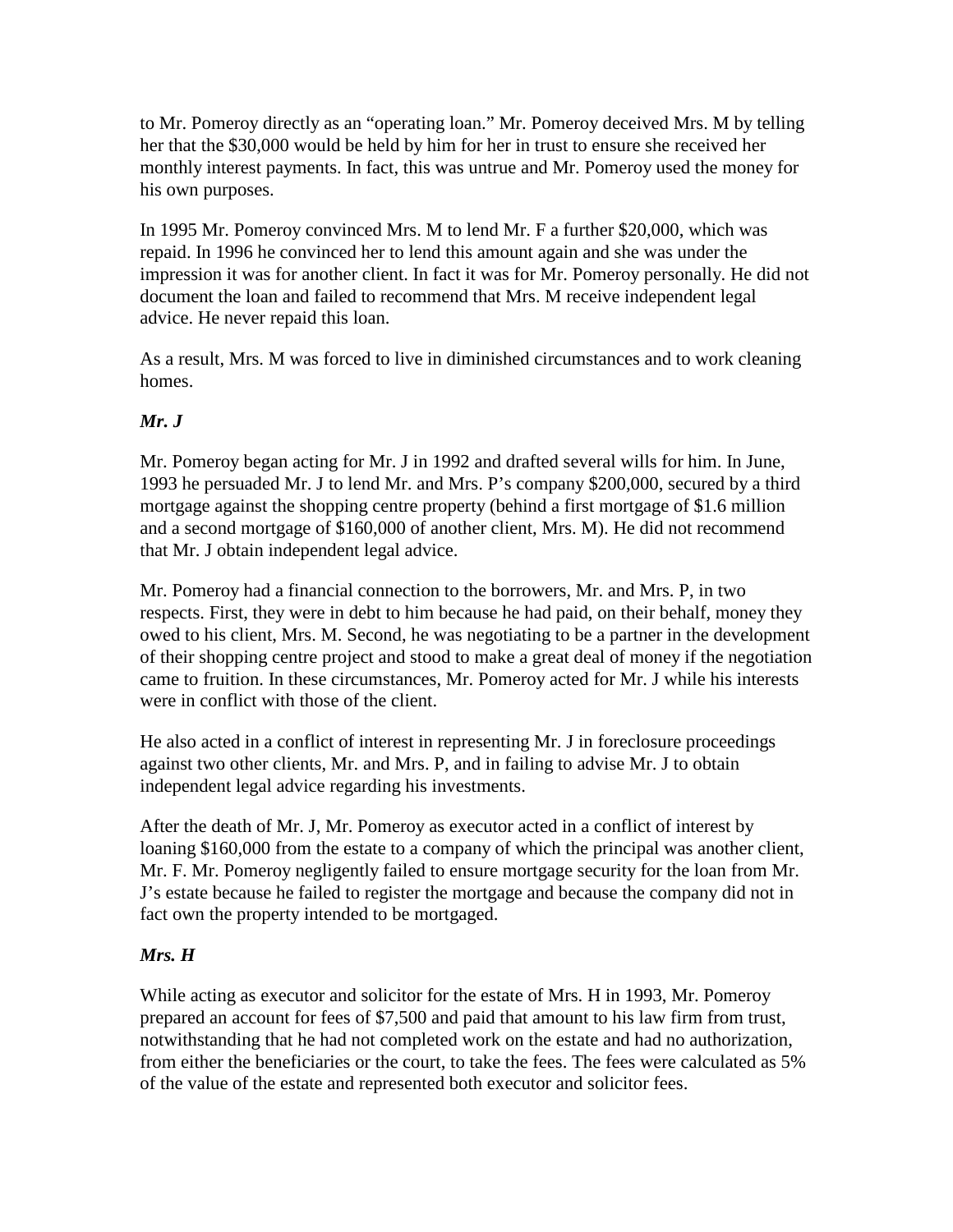There were two beneficiaries of the estate. At the time of an interim distribution and review of executor's accounts, one beneficiary objected to the \$7,500 fee and requested details. Another lawyer advised that beneficiary that Mr. Pomeroy was not entitled to solicitor's fees as he had witnessed Mrs. H's will. Mr. Pomeroy subsequently agreed to reduce his fees and to refund the estate \$4,284, but he did not do so. As a result of Mr. Pomeroy's failure to refund the estate, there was insufficient money to pay out to both beneficiaries in the final distribution. Mr. Pomeroy, however, lied to one of the beneficiaries by telling her that the estate was ready for final distribution.

Mr. Pomeroy took the view that he need not immediately refund the estate since one of the beneficiaries was out of the country and would not request his share of the money until his return. By the fall of 1995, an attorney for that beneficiary (acting under a power of attorney) requested the final estate distribution, but Mr. Pomeroy did not take steps immediately.

In December, 1995 Mr. Pomeroy withdrew \$5,100 from the estate trust account and used the money to meet the payroll for his office staff. He replaced the money in January, 1996 and then made the final estate distribution. At the time, Mr. Pomeroy viewed this withdrawal of funds as a short-term loan, but at his hearing he acknowledged he had not been thinking straight, had faced heavy pressures in his business and personal life and had been drinking heavily.

#### *Mrs. G*

In March, 1993 Mr. Pomeroy was given power of attorney by Mrs. G, who was a widow of advanced years and lacked business and investment knowledge. In October, 1993 Mr. Pomeroy acted in a conflict of interest by persuading Mrs. G to authorize a loan to him of up to \$200,000 with or without security. He did not advise her to obtain independent legal advice.

In the fall of 1993 Mr. Pomeroy, using the power of attorney, borrowed \$142,500 from Mrs. G, with reckless disregard as to whether or not he could repay the loan. Mr. Pomeroy had arranged a \$130,000 third mortgage on his family home as security for the loan, but Mrs. G recovered only \$30,000 under this mortgage.

In 1996 Mr. Pomeroy, using the power of attorney, borrowed a further \$29,700 from Mrs. G who was not competent at the time. Mr. Pomeroy's conduct in borrowing this money from his client was particularly abhorrent. Furthermore, he knew that, in his financial circumstances, he was incapable of making repayment.

Mr. Pomeroy further withdrew \$7,800 from money in trust for Mrs. G as fees and disbursements without rendering an account to her.

#### *Mrs. B*

Mr. Pomeroy acted as solicitor for Mrs. B in April, 1993 on the sale of her house. Mrs. B was an elderly, vulnerable person with a history of psychological problems and who was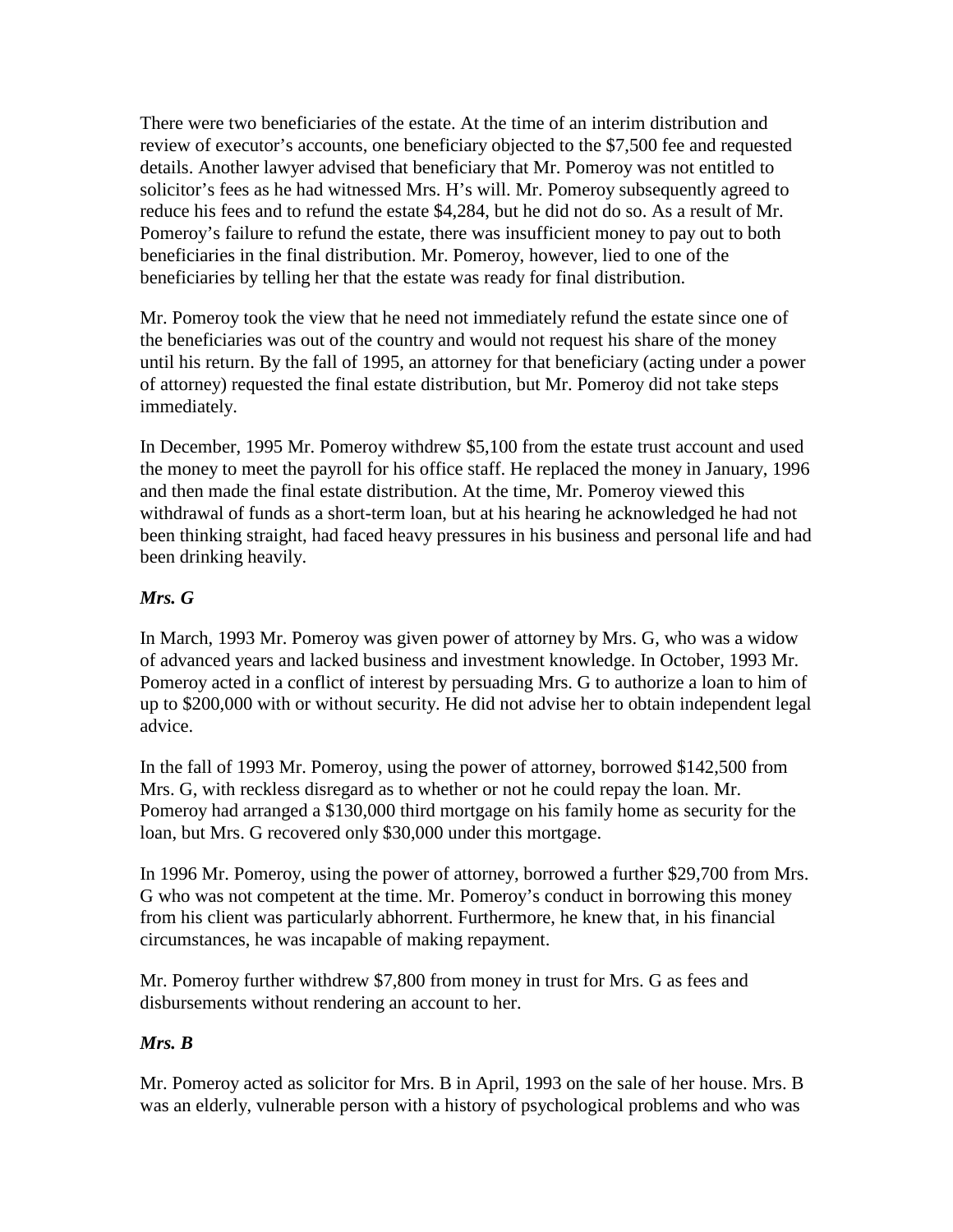part of a difficult family. Mr. Pomeroy knew of Mrs. B's vulnerability and he abused her trust in him, behaving in such a way to take advantage of her money while minimizing the likelihood that other people would find out.

In December, 1993 Mr. Pomeroy drafted for Mrs. B a will and a power of attorney in which she appointed Mr. Pomeroy as attorney to handle her financial affairs.

In January, 1994 Mr. Pomeroy had Mrs. B sign a loan authorization to allow him to borrow up to \$200,0000, with or without security, at a rate of not less than 9% in the case of personal loan. He did not advise Mrs. B to seek independent legal advice and did not discuss with her his own creditworthiness, alternative investments, credit risk or variations in interest rate levels.

Mr. Pomeroy then borrowed \$155,000 from Mrs. B and used the funds to personally invest in the project, to pay his law firm expenses, to lend to a friend's daughter and to give to a woman with whom he was having an affair. Mr. Pomeroy had his wife execute an "interest only" third mortgage in favour of Mrs. B on property on Vancouver Island. That property was already encumbered by two prior mortgages and did not fully secure the mortgage to Mrs. B. On later sale of the property, only \$24,453 remained after the first two mortgages were paid out, and those proceeds were paid into Mr. Pomeroy's account. Mr. Pomeroy had Mrs. B sign a discharge of mortgage without recommending independent legal advice or providing her a copy of the discharge.

In the course of paying Mrs. B's bills, Mr. Pomeroy wrote two NSF cheques to her care home.

Throughout this matter, Mr. Pomeroy converted to his own use almost all of Mrs. B's life savings, leaving her "a paltry and relatively pathetic sum," in Mr. Pomeroy's own words. He repaid Mrs. B a total of \$4,865.

## *The B.C. development project*

While acting for P Estates Corporation in July, 1995, the company in which Mr. F was a principal, Mr. Pomeroy misappropriated \$10,000 in trust for the company by transferring those funds to his general account to eliminate an overdraft. He returned that amount to trust just over two weeks later.

## **Breach of accounting rules**

Mr. Pomeroy failed to maintain the books, records and accounts required by the Law Society Rules. He failed to maintain records identifying sources of deposits to trust and general accounts, records identifying clients' non-trust positions, client disbursements incurred or billed, copies of client billings or trust ledgers for all client transactions. He further failed to disclose on his accountant's report (Form 47) a lawful attorney trust account and two other bank accounts pursuant to the power of attorney given to him by Mrs. G.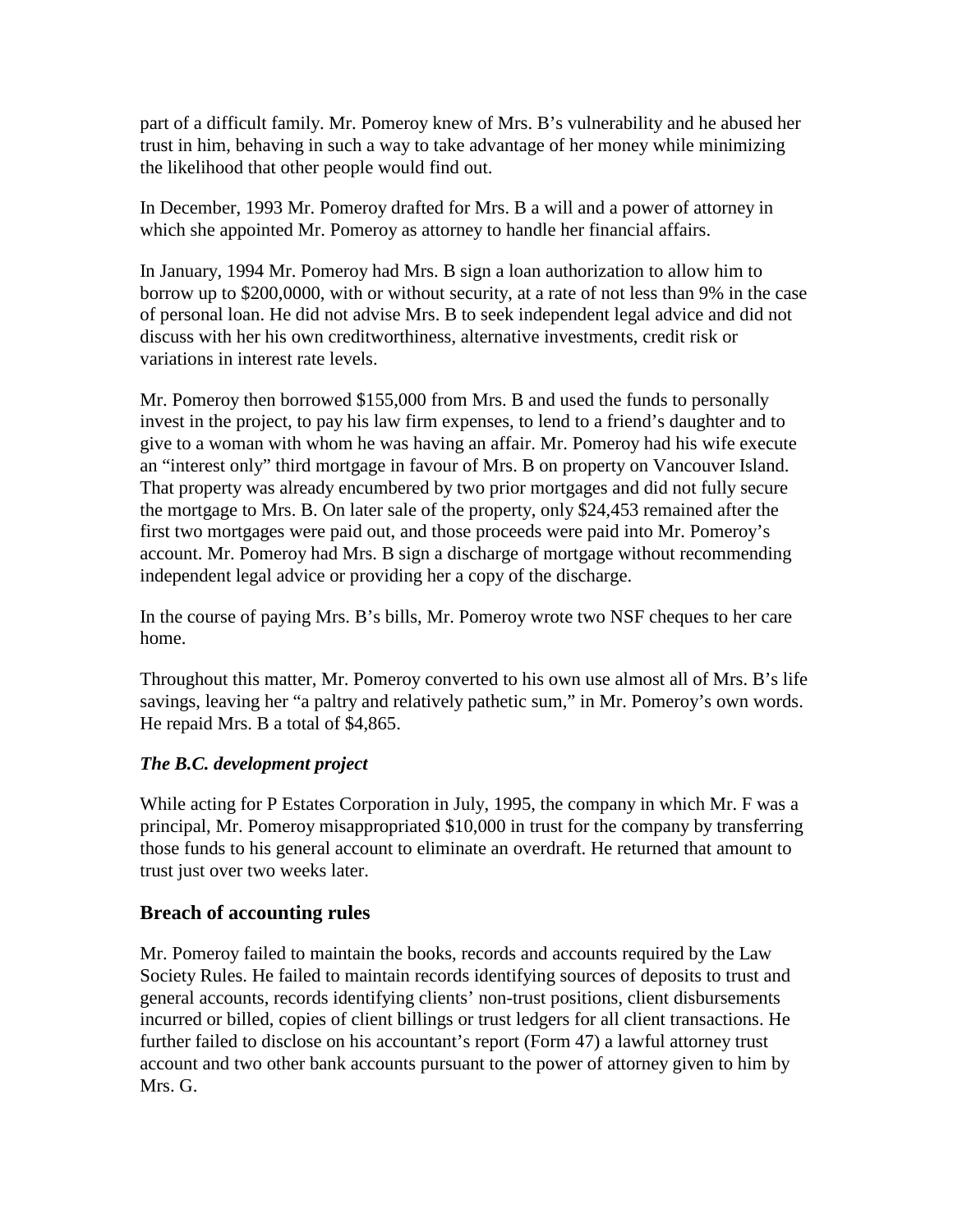# **Decision**

Mr. Pomeroy was guilty of professional misconduct in acting for clients in loan transactions while his personal interests were in conflict with the clients' interests, failing to recommend that clients obtain independent legal advice, acting recklessly as to the interest of clients in securing their loans, failing to disclose information to clients, deceiving clients, delaying six months to refund fees to a client, misappropriating client funds and wrongfully converting funds.

Mr. Pomeroy's failure to maintain books, records and accounts was in breach of the Law Society Rules.

The hearing panel rejected Mr. Pomeroy's claims of good faith in his financial dealings with clients, noting that, in using client funds in his investment projects, Mr. Pomeroy anticipated large financial gains for himself and only incidentally that the funds borrowed from clients would be repaid with interest. Moreover, he misappropriated funds. His long-range hopes of a successful investment for himself and an orderly return of the money to clients did not excuse that misappropriation.

The panel also pointed to Mr. Pomeroy's pattern of behaviour in dealing with clients who were unsophisticated or vulnerable, in failing to recommend independent legal advice and in keeping to a minimum written evidence of funds he had borrowed. In addition to his hope for personal gain from the investment projects, he received from clients large finder's fees in relation to the size and duration of their loans. He knew the investments were of greater risk than money invested in established financial institutions, yet the returns given to the borrowers were modest in relation to that risk.

The hearing panel further rejected alcoholism as a defence to the misconduct. The panel was not satisfied that an alcohol dependence had been established during the relevant periods. If, however, Mr. Pomeroy were alcohol dependent at that time, he was nevertheless able to distinguish between right and wrong and did have the requisite intent to perform dishonest acts. Mr. Pomeroy wished to bring to completion projects in which he had a financial interest, and it was this concern, not alcohol dependency, that explained his conduct.

# **Penalty**

The hearing panel considered various factors relating to penalty and observed that Mr. Pomeroy's misconduct was very serious, occurred on multiple occasions over a three-year period in the mid-1990s, was intended for his own personal benefit and had a catastrophic effect on some of his victims.

Whether or not Mr. Pomeroy was alcohol dependent, he was able to distinguish right from wrong, and the panel could not conclude that abstinence from alcohol alone meant his rehabilitation. Moreover, given the magnitude and severity of Mr. Pomeroy's